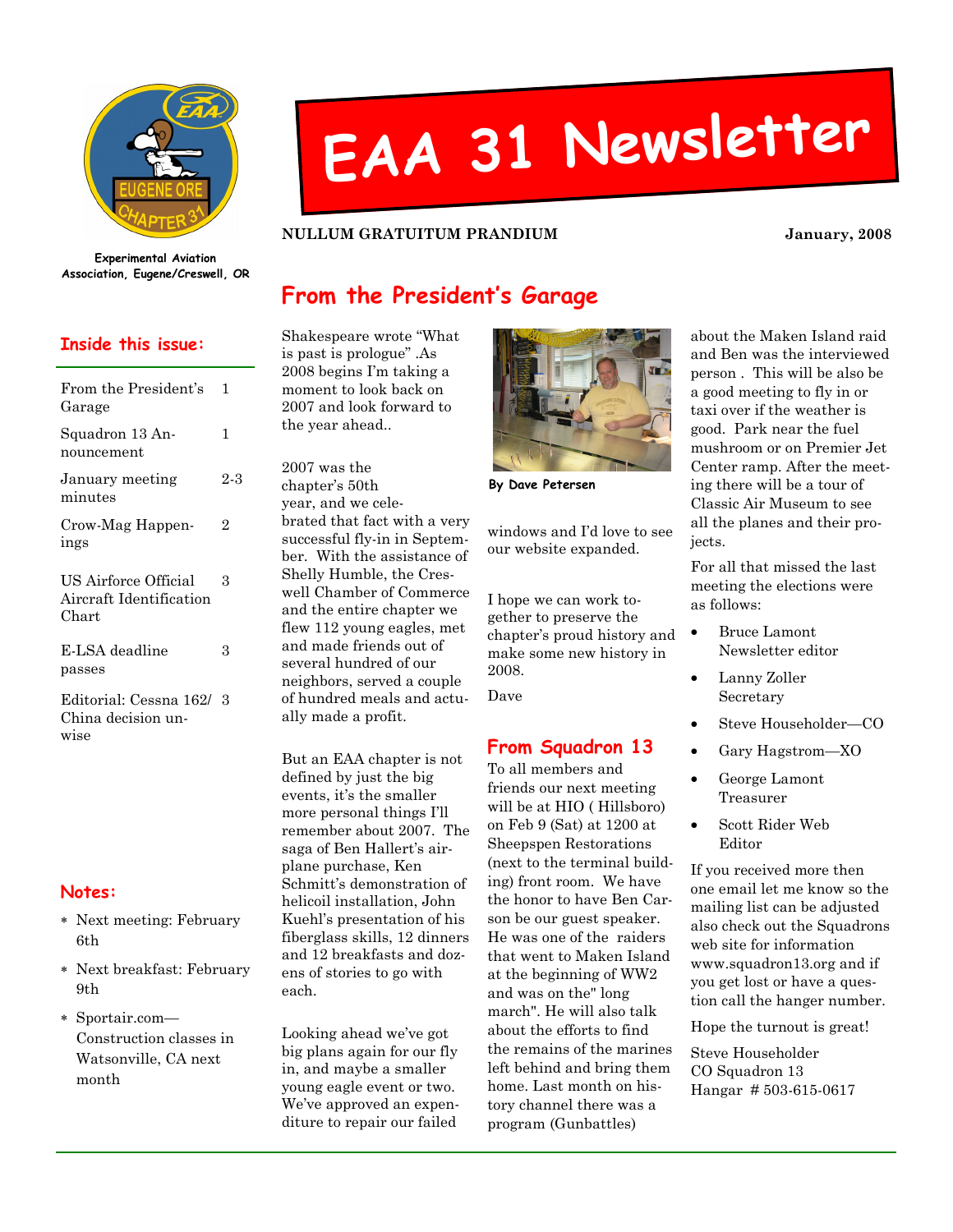#### January meeting minutes

The meeting started with our great hamburger/hotdog/Chili Bar-B-Q party at 6:00.

Meeting called to order at 7:05 PM by President Dave Peterson with V.P. Ben Hallert and Sec./Tres. Randy Stout present. 19 members and guests were in attendance.

Member and clubhouse manager Dave Heisley reminded the club that the water will be turned off following the meeting, to be turned back on before the next meeting in February. This method keeps Dave's water rights solid. Thanks for the water each year!!

Ex-President Bruce Curtis reminded everyone about the regular breakfast that Chapter 31 holds monthly, and the date this month will be 1/12/08.

The Secretary/Treasurer then reminded the group that dues for 2008 are now due. Please send your checks to 86277 Panorama Rd., Springfield, OR 97478 payable to EAA Chapter 31, or just see Randy at the meeting.

Member Tom Cunningham spoke about his recent engine failure and subsequent off airport landing. Quite a ride, and he suffered some back injury. Any one you can walk away from, even if you hobble, is a good (not great) landing.

Tom Pruess then rose to speak about his Loehle 5151 that he is still working on, and a P-26 project that he is now also working on. Keep on pounding the sheet metal Tom!

A lively LSA medical rules discussion, the change in the fuel nozzle size at Creswell airport and the March 15th

ethanol alcohol in avgas rule then ensued, with a few members becoming quite animated. It is a topic that brings out a lot of emotion and apologies might be needed if anyone felt stepped on.

President Dave then gave out the yearly volunteer pins and award certificates. Thanks to everyone who contributed to a very good year full of interesting events.

It was noted by Dave also that Shelly Humble, our airport manager, asked if we would be adverse to putting a lock on the EAA gate. Most members had no objections, and with a little planning, we all should be able to use it effectively and with only minor inconvenience.

Dave also asked the Secretary to look into the possibility of the chapter becoming a 501-c-3 charitable organization. He will report back in February.

Doug Kindred noted that there will be on EAA Copperstate fly-in, at least with EAA support, due to an increase in insurance costs for these type of events. He suggested that Arlington may have the same problem this year also, and will report back.

Secretary Stout reported on the recent state mandated and county approved private airport safety overlay zone that was recently adopted. 5 airports in Lane county are included, and it allows for most aviation activities to continue and keeps growth (buildings or plants) from encroaching on the approach and departure paths.

(January minutes, continued)

## Experimenta<sup>l</sup> Aviation Association, Eugene/

President: Dave Petersen Email: aristotelian1@msn.com Phone: 344-3200

Vice-president: Ben Hallert Email: ben@vipmail.com Phone: 285-0041

Treasurer: Randy Stout Email: rj3stout@gmail.com Phone: 343-4252

Meetings are held on the first Wednesday of each month at 7PM, with dinner starting about an hour earlier.

Monthly pancake breakfasts are held on the second Saturday of the month, usually around 9AM in the morning.

Founded in 1957, EAA Chapter 31 is one of the oldest Experimental Aviation Association chapters running. Located on-airport at 77S Creswell, OR, follow the Snoopy sign to find the clubhouse.

http://eaa31.org/

#### Crow-Mag Happenings

No update this month, Ben's fault!